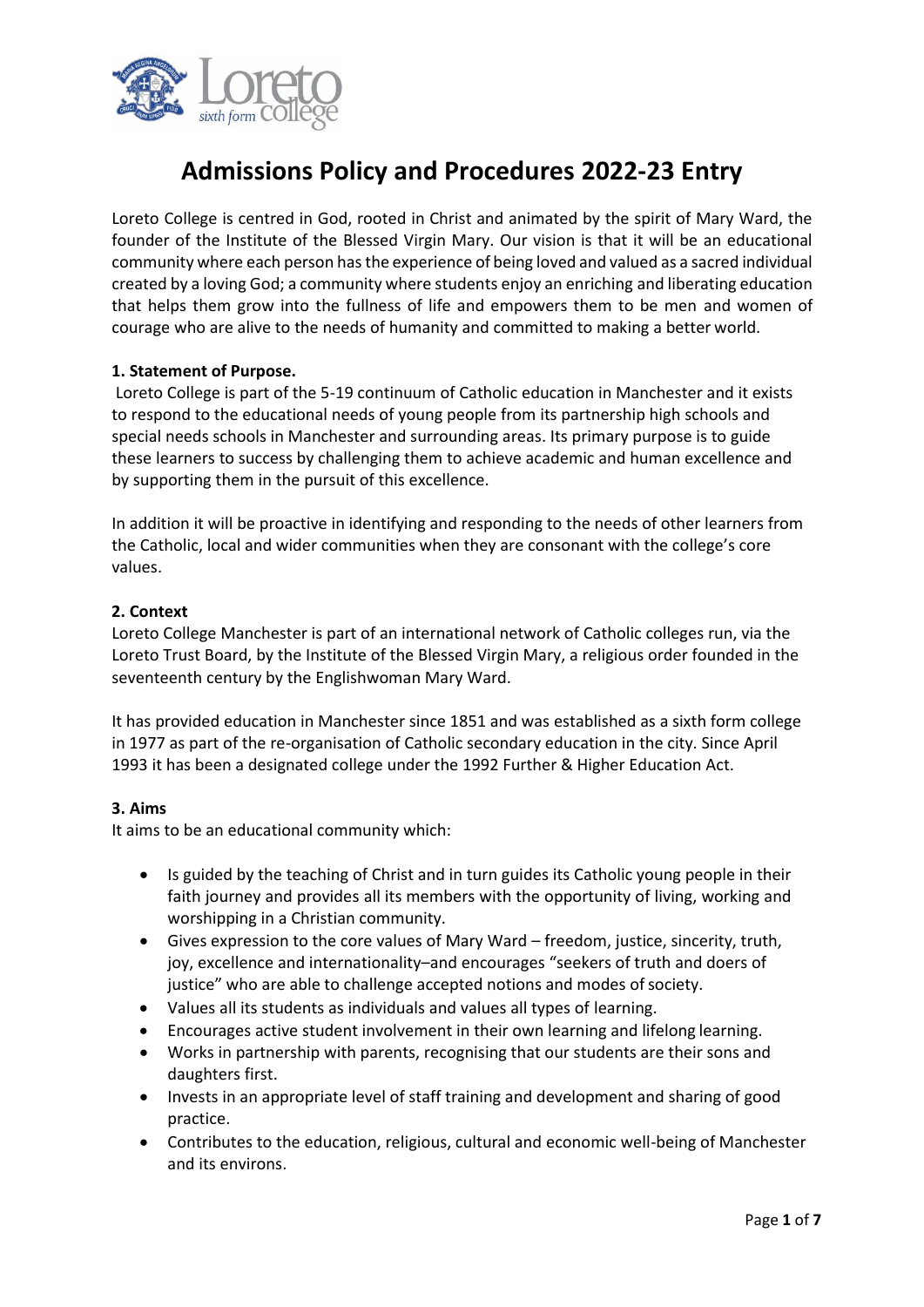

## **4. Background**

The college offers a wide variety of post 16 educational courses which aim to satisfy the educational aspirations of as many of our Partner Catholic High School students as possible and other Catholic and non-Catholic applicants. To continue the ethos of the college it is important that we admit students who want to study in a college which has a distinctive Christian character, inspired by the life and work of Mary Ward. It is also important that students are capable of benefitting from and succeeding in the courses we offer. In implementing this policy, the college is mindful not only of its legal responsibilities but also of its core values and of its duty of care and respect for the dignity and worth of all those who are involved in the process.

## **5 The purpose of this Policy and Procedures.**

- 5.1 The primary function of this policy is to establish the priority which will be given to applications.
- 5.2 The Admissions Procedures express the basis on which admissions decisions are made.
- 5.3 These Procedures then outline the stages a successful applicant goes through on their way to enrolment.

#### **6 Introduction**

- 6.1 The College admissions policy reflects the College mission and in particular its aim to provide a distinctive education for Catholic students and other students who wish to pursue their sixth form education in a Christian environment.
- 6.2 The college has a broad, balanced and coherent curriculum that provides choice and flexibility. The curriculum offer ensures that the student intake is fully comprehensive and students of all abilities are able to study courses that are appropriate in relation to their skills, attributes and Key Stage 4 outcomes. Students with a range of GCSE scores are able to access a personalised curriculum appropriate to their needs.
- 6.3 The admissions policy also reflects the College's association and commitment to meeting the needs of its Partner Roman Catholic High Schools, which are:
	- All Hallows
	- Blessed Thomas Holford
	- Loreto, Chorlton
	- Our Lady's
	- St Ambrose Barlow
	- St Anthony's
	- St Damian's
	- St John Vianney
	- St Matthew's
	- St Monica's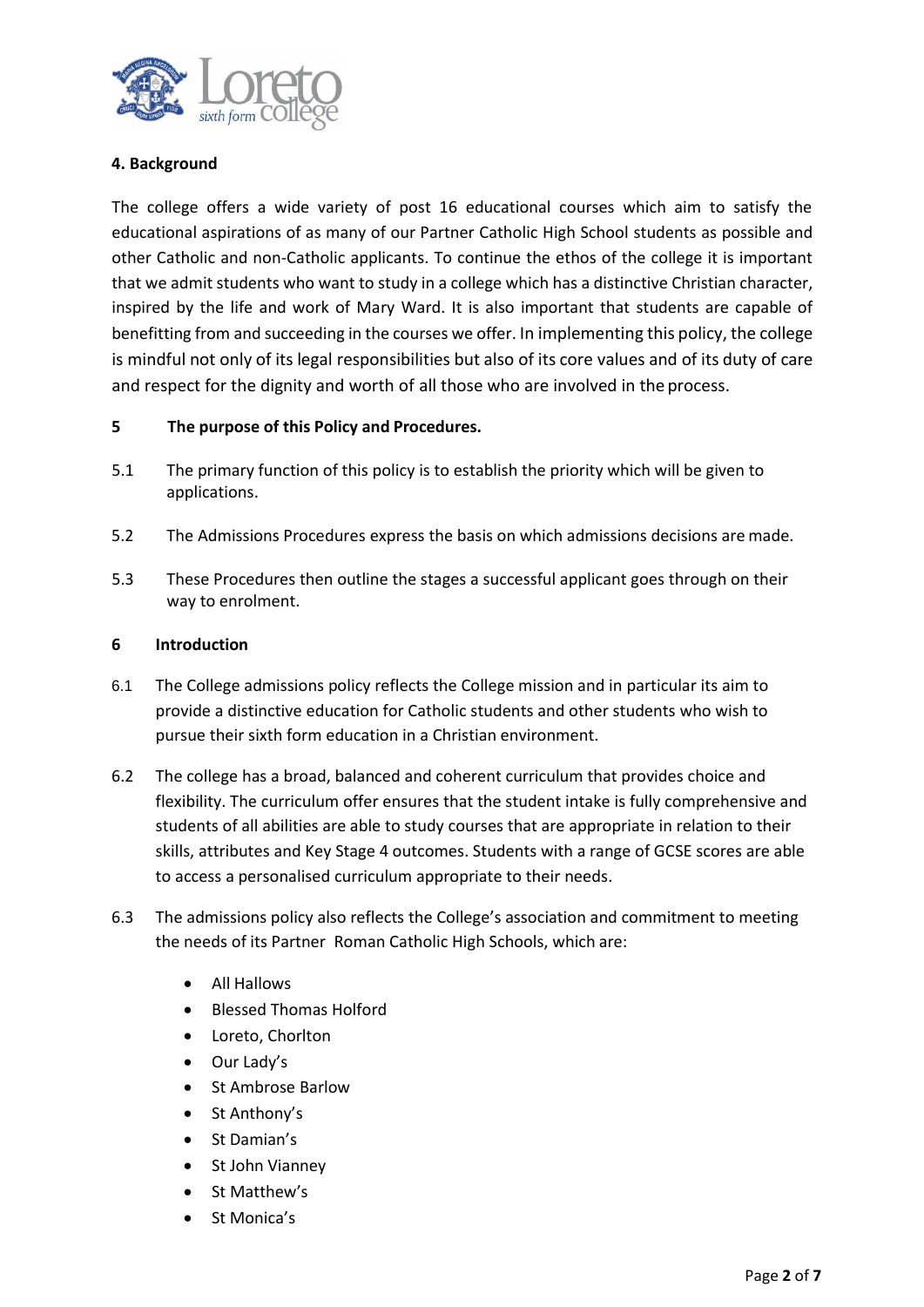

- St Patrick's
- St Paul's
- St Peter's
- St Phillip Howard
- St Thomas Moore
- The Barlow

## **7. Admissions Policy**

- 7.1 The college welcomes applications from all students. When the college is oversubscribed, meaning that it has received more applications than the number of places it has available in any one year, the following priority will be given to applications:
	- 1 Students from Partnership Roman Catholic High Schools
	- 2 Catholic Students from Non-Partnership Roman Catholic High Schools
	- 3 Catholic Students from other schools
	- 4 Other Students
	- 5 Students from any of the above categories who have not met the applications deadline.

Looked after children and previously looked after children have the highest priority in each category.

## **8 Admission Procedures**

- 8.1 The closing date for applications is Friday 14<sup>th</sup> January 2022
- 8.2 The college currently offers no vocational training courses. In making this assessment the college has used the following definition of vocational training:

"A course in vocational training is any programme of study that leads to a NVQ or any qualification required for direct entry to a particular area of vocational or professional practice, **or** any programme of study focussed on the acquisition of skills and competencies specific to particular occupations and involving more than 30% of learning in the workplace".

If the college did deliver vocational training, priority would be given to any applicant who meets the entry criteria and submits their application by a given deadline.

8.3 When considering a student's application we take into account several key indicators: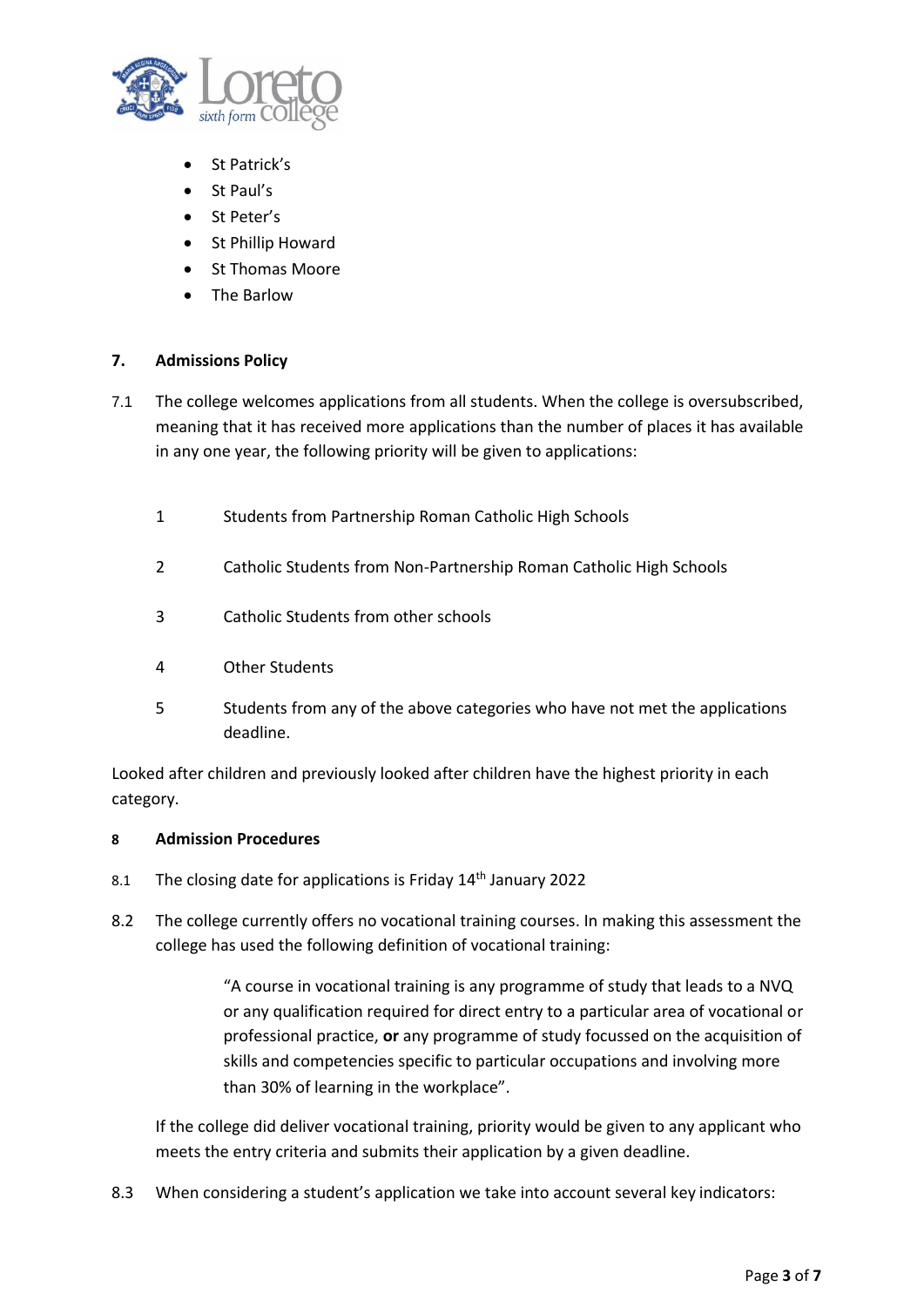

- 1 The confidential reference provided for the student by the school, which must cover attendance, punctuality, conduct and application.
- 2 The student's suitability for the course being applied for.
- 3 The availability of the course which the student has applied for.
- 4 The estimated grades provided by the high school and the effort the student has shown to achieve these.
- 5 The student's wider interests and the potential contribution that they might make to the Loreto College community.
- 6 The commitment shown to study at Loreto College.
- 7 The appreciation of and commitment to Loreto's distinctive ethos.
- 8 The quality of the application.
- 9 The receipt of the application by the college no later than the above deadline.
- 8.4 Successful applicants will be invited to interview to discuss the courses applied for, their longer term career intentions and the reasons for seeking a place at the College. As the College places great emphasis on the partnership between College and home, parents/carers are strongly encouraged to attend the interview. The offer of a place will be withdrawn if an applicant fails to turn up for the scheduled interview without informing the college.
- 8.5 Successful applicants will be made an offer of a place in order to study specified courses. These will be the courses agreed at the interview. The offer will be subject to meeting the general entry requirements and the entry requirements for each subject. The College will endeavour to support subsequent requests for subject changes but this cannot be guaranteed.
- 8.6 Students will be required to enrol at the College on a specified date, following the publication of GCSE results. Failure to attend enrolment will result in the offer of a place being withdrawn, except where the College has received prior notification in writing.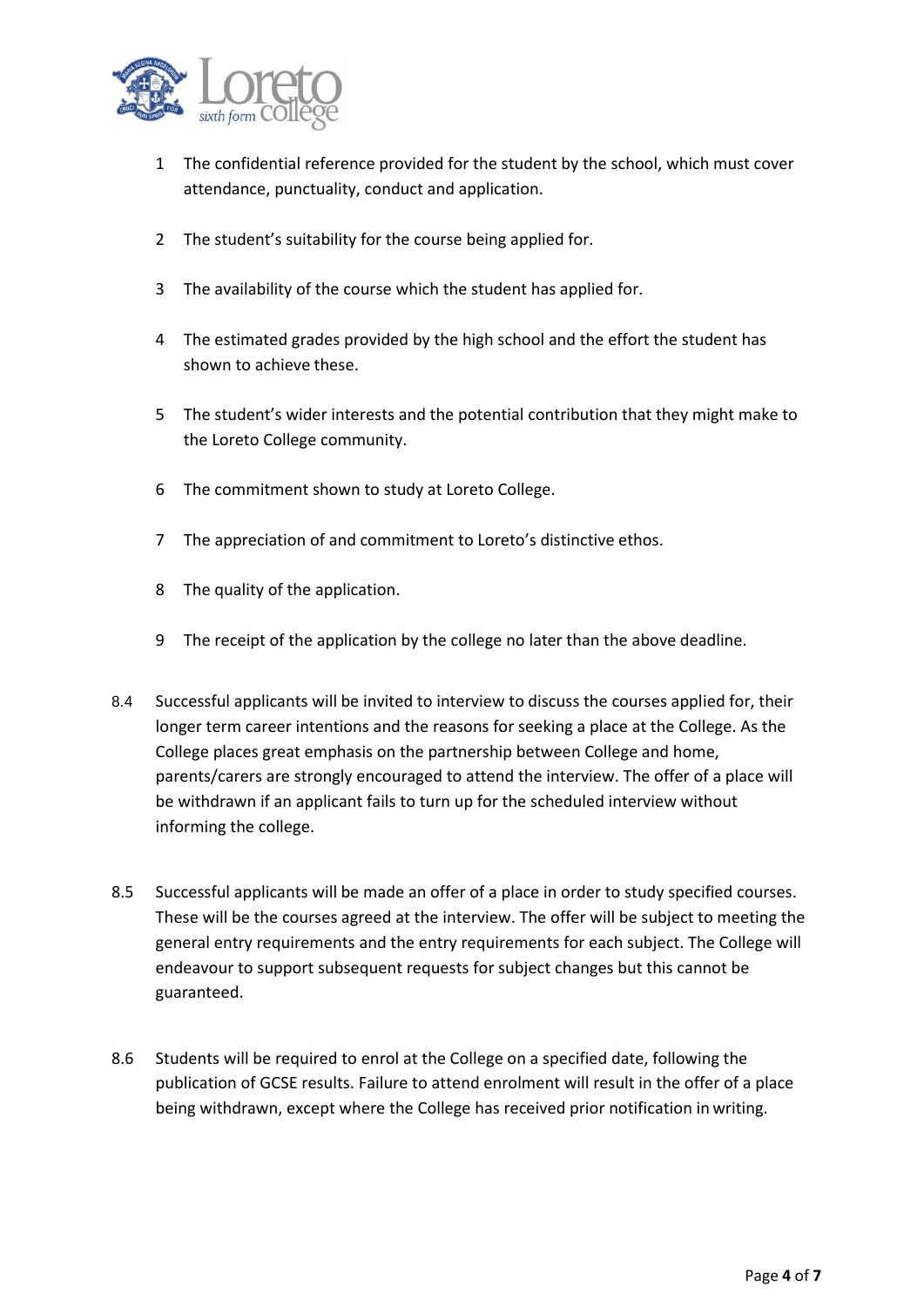

- 8.7 Offers of places on all courses are made subject to their availability and the constraints of timetabling all of the various combinations requested. The College reserves the right to alter, substitute or withdraw courses/programmes as appropriate and without notice.
- 8.8 Offers of places to students with high cost additional learning support requirements are provisional pending the approval of funding from the relevant local authority.

## **9. College Entry Requirements**

College Entry Requirements reflect the college's commitment to ensure that the curriculum is accessible and that students are able to pursue a full-time general education programme at a level appropriate to their Key Stage 4 qualifications. *Please note that from summer 2018, GCSEs are graded from 9 (highest) to 1(lowest). When reference is made in this policy for a grade C in Maths/English it means a grade C obtained pre-summer 2017*

9.1 The College entry requirements are:

## **A Level Programme**

For students who are anticipated to follow an A level programme the requirements are:

- 6 GCSEs grades 9 to 4 including two of English, Maths or Science
- 2 should be at least grade 6
- In addition there are individual course requirements in some subjects. Please see website for further details.

## **Guided Programme**

Sometimes a Guided Programme is appropriate when it is not possible for a student to satisfy the above requirements:- for example they may only be taking 5 GCSEs at school but yet be forecast to get very good grades in all of them. A full A Level programme could be the most appropriate in this case or a reduced programme of A Levels and another course (a GCSE, a BTEC Level 3 Subsidiary Diploma) may be right in other cases. Each case will be dealt with individually by staff so as to ensure the best course for the student.

#### **BTEC Level 3 Extended Diploma**

• Minimum of 5 GCSE: Grades 9 to 4 including either English or Maths.

*OR*

• Level 2 Vocational Programme at Merit or above PLUS 3 GCSEs Grades 9 to 4 including either English or Maths.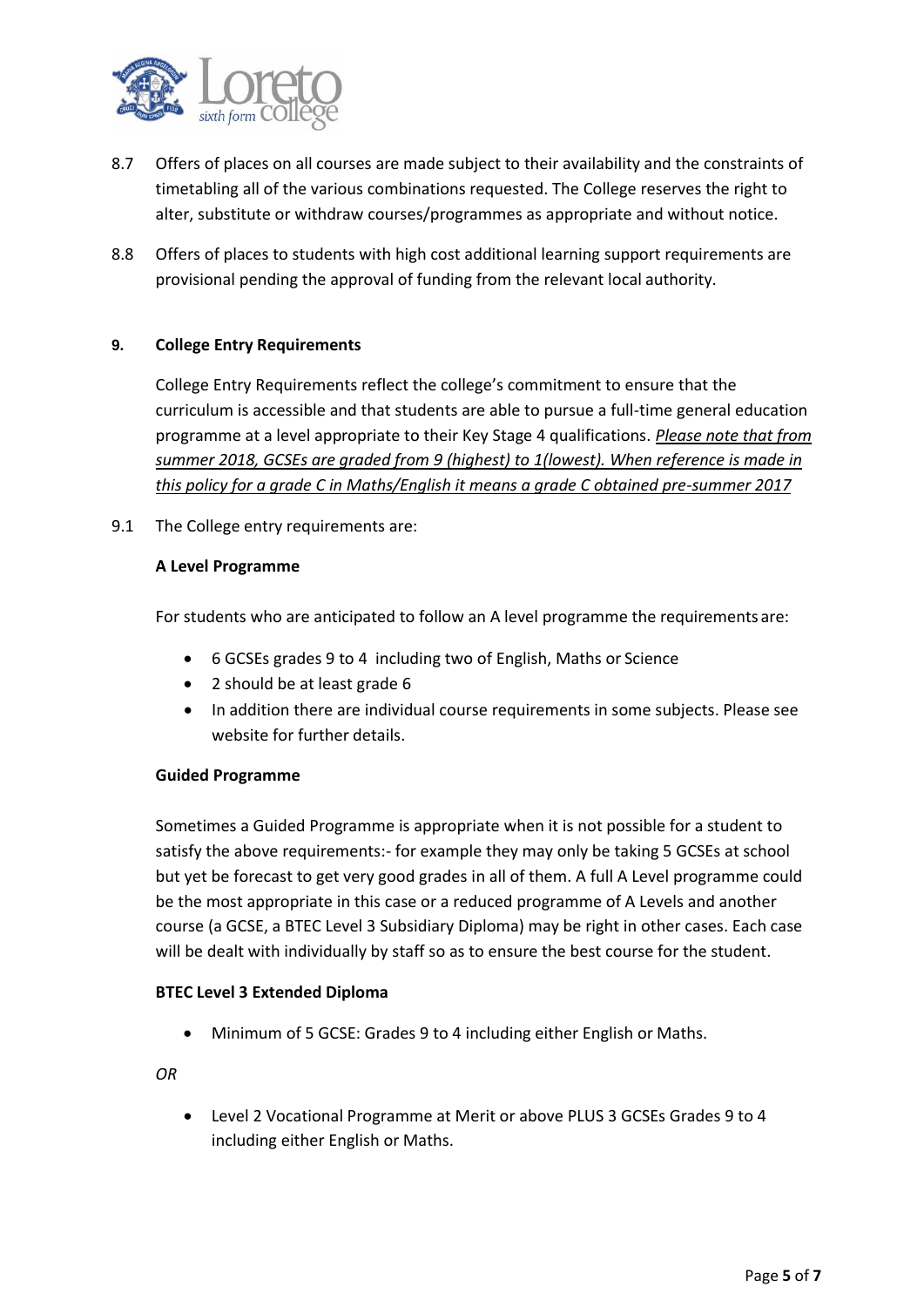

## **BTEC Level 2 Diploma**

• Minimum of 4 GCSEs at Grade 3 or better

## **Foundation level – ASDAN Diploma in life skills**

- Working at P-level 8 or Entry Level 1
- A full commitment and ability to take part in Travel Training to become an independent traveller
- A full commitment and ability to take part in relevant work experience

## *GCSE Maths and English Language*

- *All students who have not achieved at least a GCSE grade 4 in Maths and/or English Language will be required to follow courses in the appropriate subject in order to work towards achieving these minimum grades.*
- *Students who were awarded grade 3 in Maths must follow the GCSE Maths course and students who were awarded grade 3 in English must follow the GCSE English Language course.*
- *Alternative Maths and English Language qualifications will be taken by students achieving less than a grade 3.*

## **10. Students not allocated a place**

- Sections 7 & 8 above of this policy are applied to all applications, resulting in some students not being offered a place.
- Loreto College is significantly over subscribed and as such unfortunately each year a large number of students are unsuccessful in securing a place at the college.
- Given the volume of unsuccessful applications it is not possible to offer each applicant detailed feedback as to why their application has been unsuccessful.
- Students who are not offered a place are invited, by letter, to request for themselves to be placed on Loreto's Waiting List.

## **11.Appeals Process**

- If a student is refused a place at college they may appeal, in writing, to the Admissions Manager within 5 working days of the decision being made.
- S/he will consider whether or not the initial decision was made in line with the Policy and Procedures and will respond as to whether or not s/he upholds the appeal within 10 working days of receipt of the appeal.
- It is not possible to offer detailed feedback to each applicant as to why their appeal has been successful or unsuccessful.
- If the appellant is still not happy with decision, a final appeal can be made to the Principal, in writing, within 10 working days of the outcome of the first appeal being received.
- Final appeals will be held in the summer term.